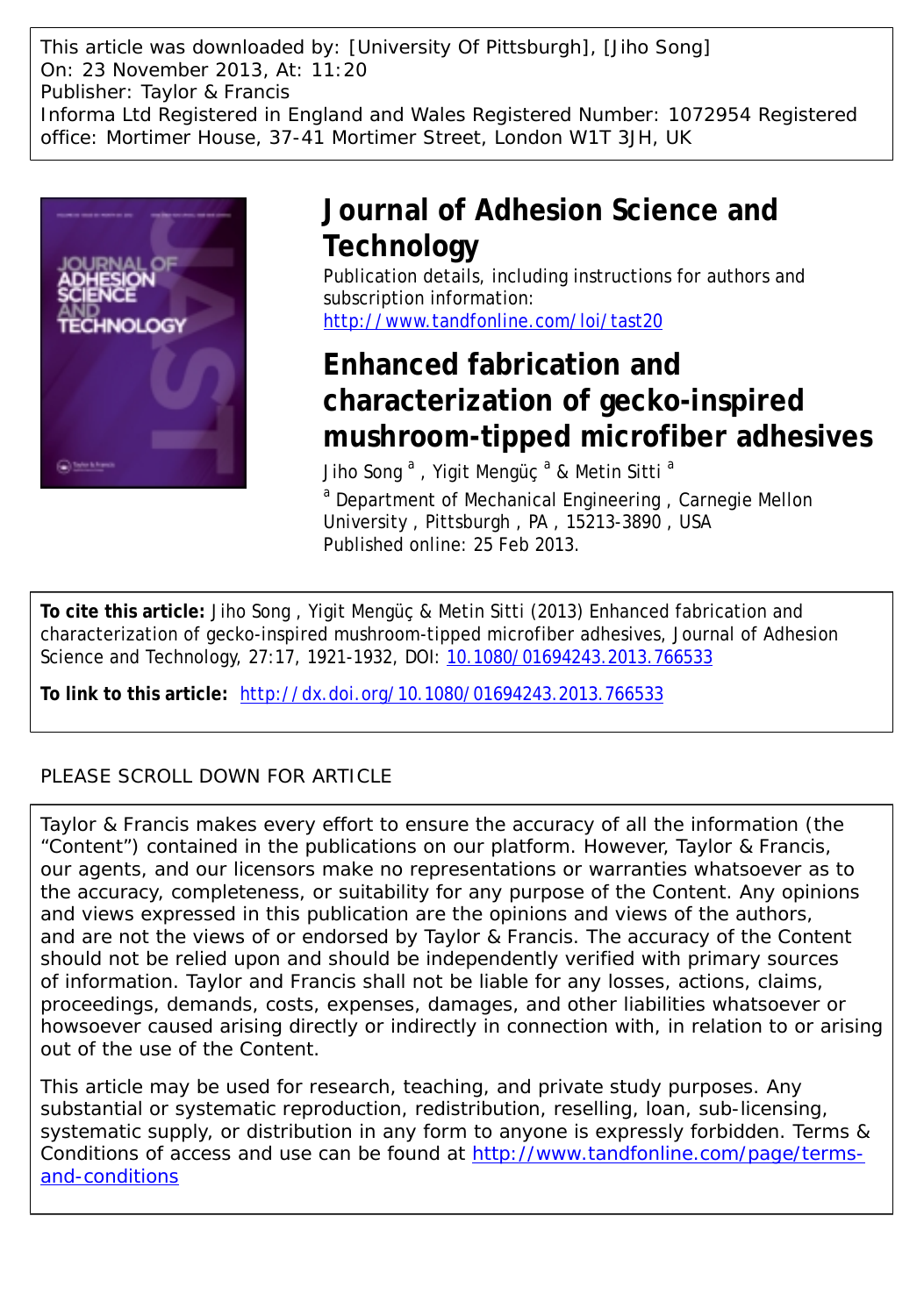

### Enhanced fabrication and characterization of gecko-inspired mushroomtipped microfiber adhesives

Jiho Song, Yigit Mengüç and Metin Sitti\*

Department of Mechanical Engineering, Carnegie Mellon University, Pittsburgh, PA 15213-3890, USA

(Received 7 January 2012; final version received 7 December 2012; accepted 7 January 2013)

Geckos exhibit a unique ability to adhere repeatedly and reversibly to a variety of surfaces. Considerable scientific and engineering efforts over the last decade have produced geckoinspired adhesives which can outperform the gecko in some regards. However, the best results come from adhesives which are difficult to mass-produce, or degrade through repeated use. Here, we propose a method for fabricating micrometer-scale, gecko-inspired adhesive structures with mushroom tips in densely packed arrays using deep reactive ion etching (DRIE) and soft mold replication. We use xenon difluoride etching to release the cured polymer structures from the DRIE-processed silicon wafer, and soft mold replication to avoid surface fluorination in the final adhesive patches. The patterned adhesives exhibit more than an order of magnitude increase in pull-off force compared to an unstructured, flat control sample. More importantly, the adhesives' structures retain 80% of their original attachment strength through repeated use, even after 1000 contact cycles. To investigate the importance of three parameters described in theoretical works, we characterize the effect of boundary conditions on friction, the effect of backing layer on pull-off force, and the effect of retraction speed on pull-off force. Our fabrication approach could be used to mass produce wafer-size patches of structured adhesive that exhibit higher repeatability and the utilized experimental adhesive characterization methods will allow better optimization of future gecko-inspired adhesive designs.

Keywords: gecko-inspired; dry adhesion; repeatability; surface fluorination

#### 1. Introduction

In the last decade, scientists have found the true mechanisms of gecko foot-hairs adhesion [1,2] and engineers have attempted to fabricate synthetic fibrillar adhesives, achieving even higher adhesion strengths than the real gecko footpads.[3–6] However, high adhesive strength is the only one criterion in matching the performance of gecko foot-hairs; we must also consider repeatability, directionality, reliability, and efficiency.[7] Adhesive surfaces that provide strong, repeatable attachment have possible applications in medical devices,[8,9] the feet of climbing robots,[10,11] as robotic manipulators,[3] and as an alternative to hook-and-loop or mechanical fasteners in clothing. The key for these applications is to have an adhesive that provides the same strong attachment through hundreds or thousands of repeated uses and is mass producible.[2,12,13]

Researchers of synthetic gecko adhesives have used a variety of fabrication techniques and materials in an attempt to mimic more closely the structure of gecko foot hairs, but the most common approach is through soft lithography, a process formalized by Whitesides

<sup>\*</sup>Corresponding author. Email: msitti@andrew.cmu.edu

2013 Taylor & Francis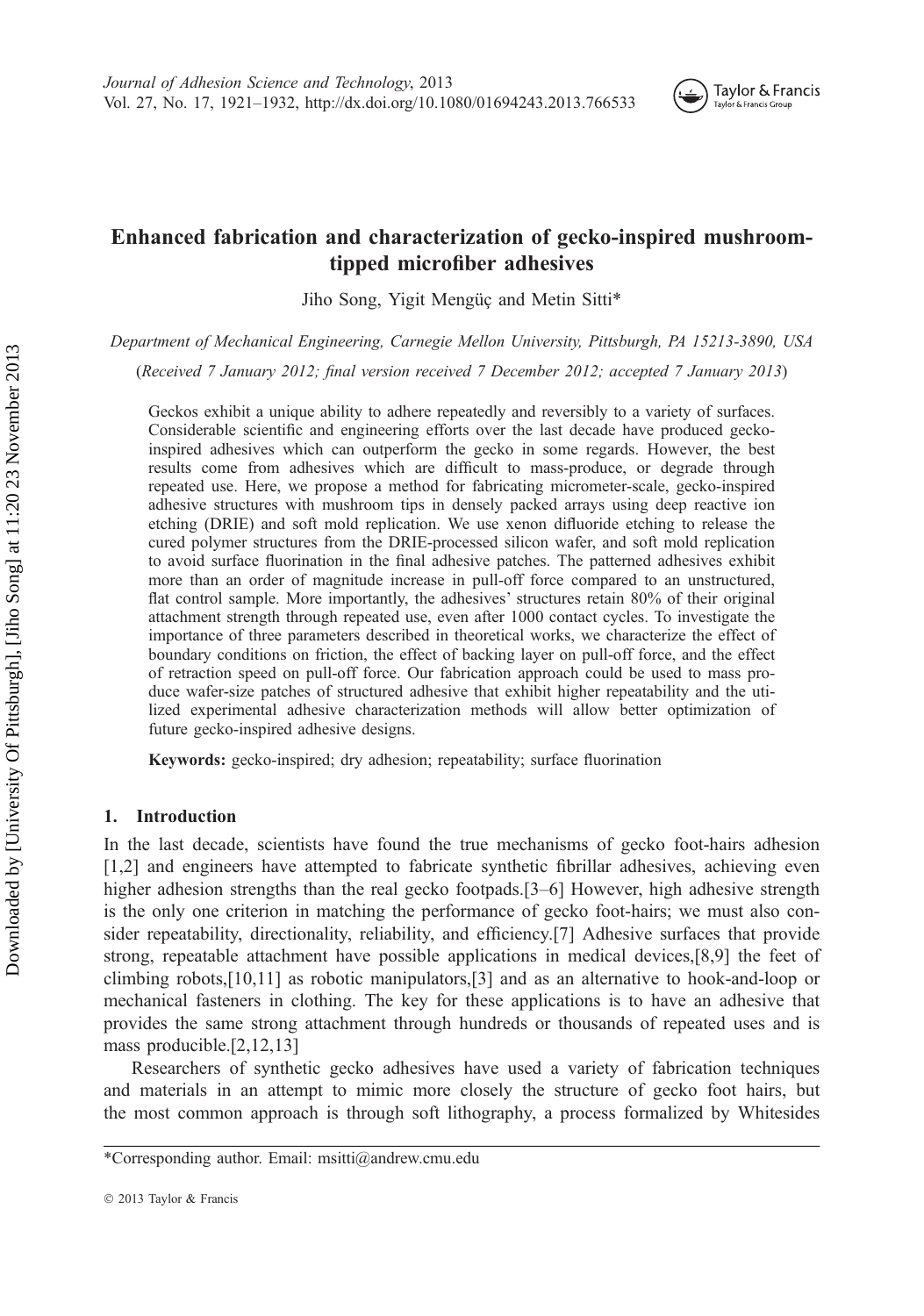et al. [14] and first exploited by Sitti and Fearing [15] to fabricate synthetic fibrillar adhesives through silicone rubber micromolding. Geim et al. [16] demonstrated the fabrication of polyamide nanofiber arrays produced by electron-beam lithography. After these initial fabrication works, simple vertical fiber arrays were fabricated from various materials such as polymers and carbon nanotubes.[17,18] SU-8 based lithography can produce sharp clean side walls and high aspect ratio fibers, but is generally limited to fibers tens of microns in diameter.<sup>[19]</sup> Techniques such as deep reactive ion etching (DRIE), also called the Bosch process, allow for smaller structure on the order of hundreds of nanometers in diameter and even lead to mushroom-shaped tip endings due to the notching effect. Kim et al. [20] and Jeong et al. [3] have demonstrated techniques for forming flat mushroom tips of more complex 3D geometries using DRIE. Kim et al. [20] showed it was possible to exploit the notching effect [21] observed when silicon is isotropically etched at the interface with an etch-resistant layer of material (e.g. silicon dioxide) to create spatular tips on microfibers.[22] Jeong et al. [23,24] demonstrated the fabrication of angled nanopillars with spatular tips through DRIE and the addition of a Faraday cage to help angle the ion paths incident to the etched silicon. For both groups' approaches, the unsolved problem lies not in fabricating the negative templates through DRIE, but in molding and releasing large patches of micro or nanopillars which can robustly act as an adhesive surface. The results of micro-structured adhesives' fabrication have been fruitful in producing novel synthetic facsimiles but there has been a lack of focus on taking these structures to a mature, industrial application level.

Among all the approaches taken to create synthetic gecko adhesives, we chose to use DRIE in producing fiber arrays because the notching effect can be utilized to form mushroom-shaped tips on released polymer fibers. This approach to fabricating polymer fiber arrays has the following advantages with respect to other fibrillar adhesive fabrication methods: (1) cost effectiveness thanks to fabrication in large areas (up to 12 inch wafer size) using a single mask; (2) high yields reaching nearly 100%; and (3) the fiber material can be selected independently because of the process of casting polymer to the negative mold template. The structures have a 5.28 μm stem diameter, a mushroom-shaped tip that is 9.62 μm in diameter, and a height of 20 μm. Previously, we used DRIE to produce a similar adhesive structure, but releasing the molded elastomer structure had required a Xenon Di-Fluoride ( $XeF_2$ ) etch which had resulted in surface fluorination of the elastomer which reduced the repeatability of adhesion.[20] Surface-fluorinated polymer surface can have desirable properties in certain cases, including: (1) decreased gas permeability (increased barrier properties); (2) decreased friction (decreased wear and elongated lifetime); and (3) enhanced hardness.[25,26] Although surface fluorination caused fiber tips to be more adhesive initially, the fluorinated layer on the tips would peel off the fibers and remain on contact surfaces as residue. To address the issue of surface fluorination, we present a multiple-molding process to fabricate the negative silicone rubber mold. Creating a negative mold gives us flexibility to choose the adhesive material from a wide range of polymers, and permits the same mold to be used hundreds of times, increasing fabrication speeds and reducing cost.

We show that our method results in repeatable adhesion with consistent adhesion strength over a thousand cycles of attachment–detachment. The adhesive behavior of the structure was characterized on a custom system, and includes investigating the adhesion as related to repeated trials, unloading rates, and backing layer thickness. The friction behavior is also investigated under constant compressive load and constant compressive displacement conditions to address recent theoretical work that showed that microstructure stability changes as boundary conditions change.[27]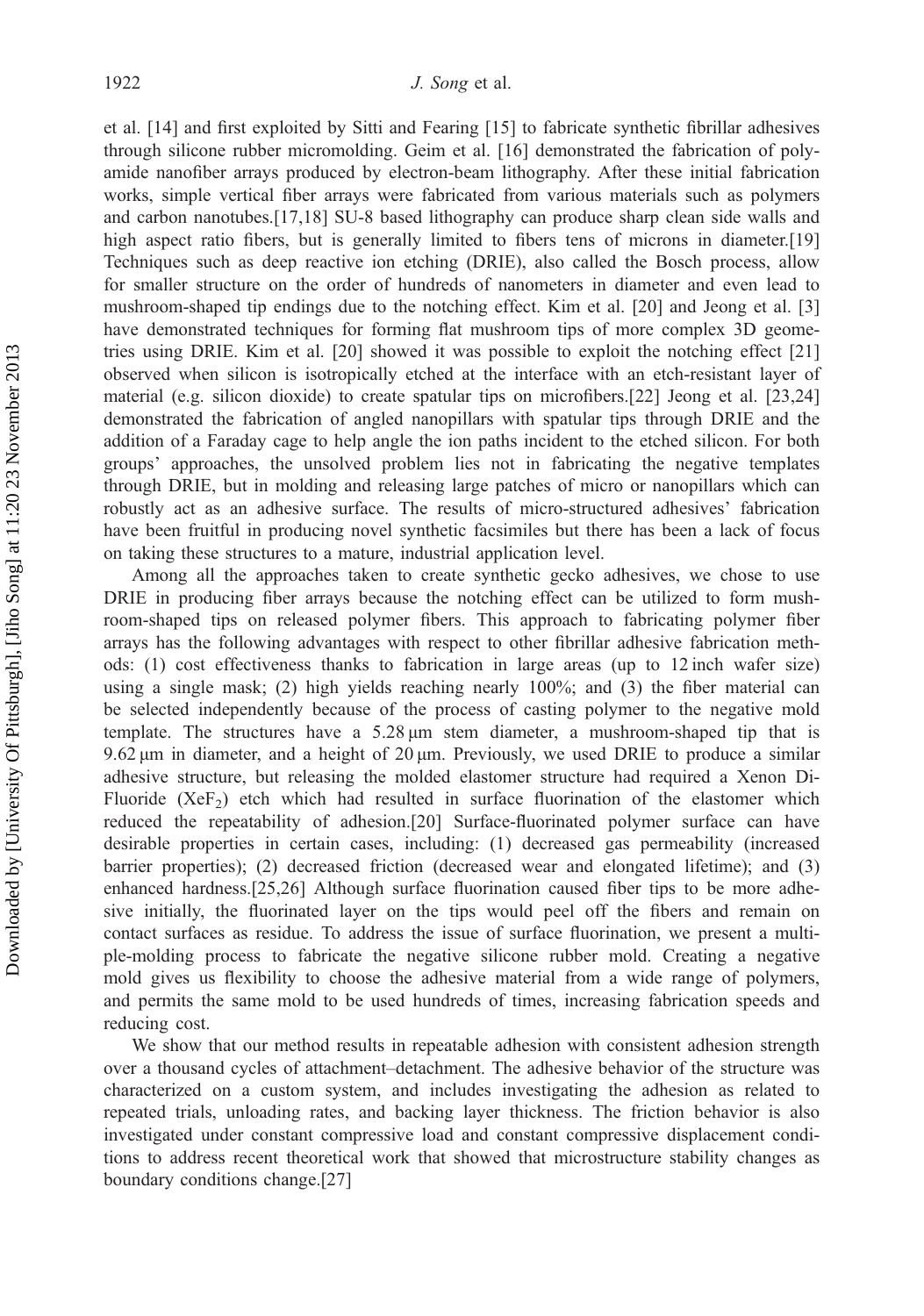#### 2. Fabrication

### 2.1. Wafer scale fabrication of single-level polymer microfiber arrays with mushroomshaped tips

The notching effect in the DRIE fabrication process (STS Multiplex ICP RIE) allows control over the spatula tip diameter by varying the lateral etching time. This technique enabled fabrication of microfiber arrays of sizes up to a four-inchwafer inexpensively with high yields and was advantageous in comparison to other proposed fibrillar adhesive fabrication techniques. We used silicon-on-insulator (SOI) wafers as a substrate for microfiber arrays. Each SOI wafer had a 20  $\mu$ m thick top silicon (Si) layer, a 1  $\mu$ m thick silicon dioxide (SiO<sub>2</sub>) layer, and a 600 μm thick Si-handling layer. An individual  $15 \times 15$  mm<sup>2</sup> SOI chip was used to create the negative mold for fabrication of the first microfiber array. In this modified method, we mold the first microfiber array to silicone rubber to create a second negative mold which was used to finally cast microfiber arrays without surface fluorination.



Figure 1. Schematic fabrication flow steps:  $((a)$ –(c)) DRIE produces a negative mold template in an SOI wafer;  $((d)–(g))$  Molding of the first positive polymer microfiber array;  $((h)–(k))$  Additional steps to create a negative mold template in silicone rubber helped to avoid surface fluorination of the final positive polymer microfiber array.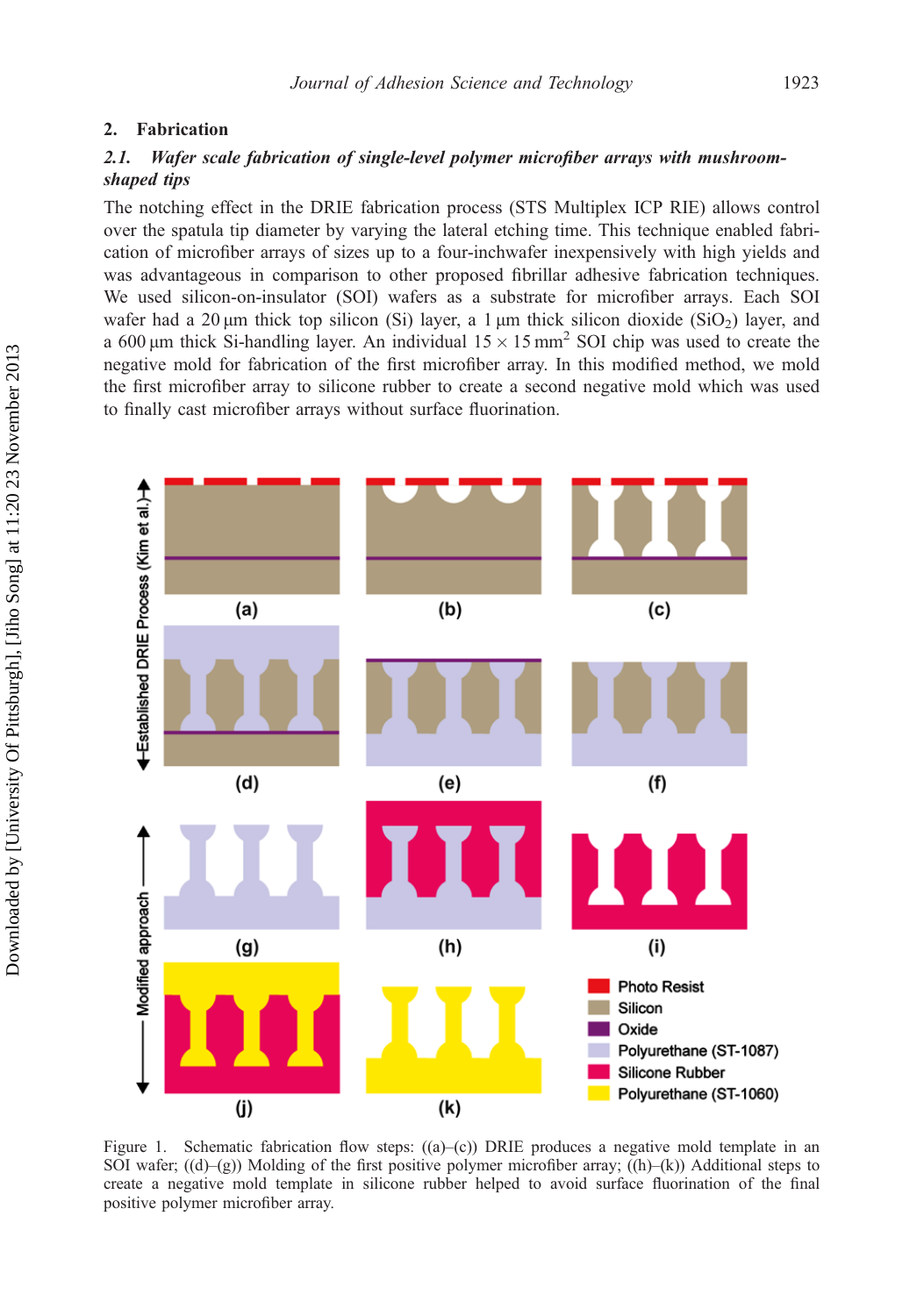The initial fabrication process was carried out by following Kim et al.'s [20] procedure for fabricating the negative Si mold with mushroom-shaped tips (Figure 1(a)–(c)). The additional steps avoided surface fluorination on the tip of the final microfiber,[26] in which the surface properties of the released top surface (Figure 1(f)) would change due to exposure to  $XeF<sub>2</sub>$ .

In Figure  $1(c)$ –(d), an etched Si single-layer microscale fiber array was filled with a liquid polyurethane elastomer (ST-1087; BJB Enterprises, Tustin, CA) under vacuum, and then the polymer was cured 24h in ambient temperature and humidity. In Figure 1(e)–(f), the cured polymer microfiber array with a backing layer was released via a three-step etching process as introduced by Kim et al. [20]. In Figure 1(h), the released polymer microfiber array was covered with liquid silicone rubber (HS-II, Dow Corning, Midland, MI), and allowed to cure at ambient temperature for seven days. Once cured, the silicone rubber was carefully peeled from the polymer microfiber array, resulting in a flexible silicone rubber mold with the negative image of the microfiber array shape (Figure 1(i)). Then, in Figure 1(i)–(j), liquid polymer (ST-1087) was poured into the negative silicone rubber mold and placed under vacuum to remove the trapped air bubbles, before being cured at ambient temperature for 2–7 days. After demolding, the positive polyurethane microfibers had exactly the same geometry as the original microfibers, Figure  $1(k)$ . Imaging the resulting microfibers with a scanning electron microscope (SEM) (2460 N, Hitachi) revealed microfiber arrays with 5.28 μm fiber-stem diameter, 9.62 μm tip diameter, 10 μm base diameter, 20 μm length, and 12 μm center-to-center spacing between each fiber in a square packing arrangement (78% fiber tip area density), as shown in Figure 2. To avoid fiber collapse, the rubber mold and cast polymer were cooled to below 4 °C temperature for one hour before the cast polymer was gently peeled from the silicone rubber mold. However, successful demolding of high aspect ratio polyurethane microfiber arrays without breaking the fibers was a significant challenge and required great care.

In order to characterize normal adhesion and friction properties, fiber arrays were molded on flat glass substrates which acted as handling layers. An acrylic window with the thickness of 550 μm was used as a spacer between the negative silicone rubber mold and the glass handling layer during the molding process to control the thickness of the polymer backing layer. It was important to control the backing layer thickness because of the effect it can have on adhesion.[28]



Figure 2. SEM images of polyurethane elastomer microfiber arrays; (a) (scale bar: 10 μm). (b) (Scale bar: 100 μm).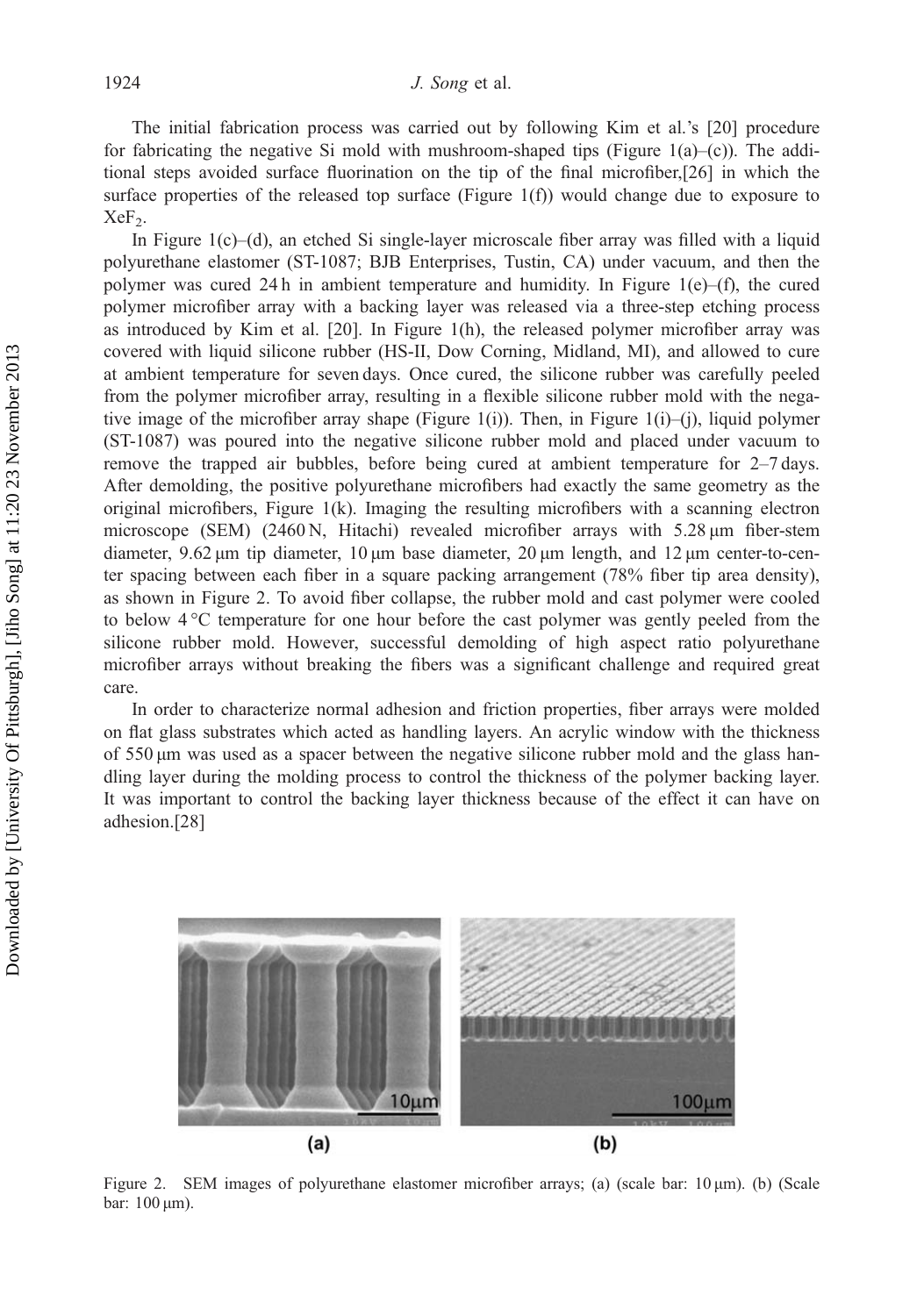#### 3. Experimental methodology

#### 3.1. Experimental setup

The performance of microscale fiber arrays was characterized by measuring macroscale pull-off forces. The adhesive forces for a  $15 \times 15$  mm<sup>2</sup> area with 550 µm thick backing-layer structured samples and a 550 μm thick flat smooth unstructured surface were measured for several preloads. The flat polyurethane surface was used as a control substrate to show the relative adhesion enhancement by structuring the same material with mushroom-tipped microfibers. Experimental adhesion data from the microfiber arrays were compared with Kim et al.'s [20] microfiber arrays.

The custom macroscale adhesion (pull-off) measurement system was based upon the load-drag-pull adhesion and friction characterization system similar to several prior works. [18,29–32] It consisted of an inverted view optical microscope (Nikon Eclipse TE200, Melville, NY) with an automated stage (MFA-CC; Newport, Irvine, CA), which held a load cell (GSO-25; Transducer Technique Inc., Tamecula, CA). A 6 mm diameter (QU-HS-12; ISP Optics, Irvington, NY) glass hemisphere was attached to an acrylic cantilever-beam mounted to the load cell and used as an indenter. A hemisphere shape was used in order to eliminate alignment errors during experiments. Custom real-time software controlled the stage's motion, bringing the hemisphere into contact with the fiber sample at a fixed velocity of 1 μm/s until a specified compressive force, called the preload, was reached. After 1 s contact time, the hemisphere was retracted at 1 μm/s until it fully separates from the sample. During retraction, the magnitude of the maximum tensile force corresponded to the adhesion.

For the friction tests, the 6 mm diameter smooth glass hemisphere was brought into contact at 1 μm/s with the fiber sample which was mounted directly onto a second load cell configured for lateral sensing and motion. Once the preload was reached, the fiber sample was dragged laterally along the hemisphere at a 1 μm/s for 300 s. The maximum lateral force was defined as the friction force. The friction forces were measured in two different preload regimes, constant compressive displacement, and constant compressive load.

#### 4. Characterization results and discussion

Here, we present five experiments to characterize our microfiber arrays. These measurements show that our adhesives are robust, repeatable, and potentially energy-efficient temporary attachment mechanisms that could be used in many different types of devices.

#### 4.1. Adhesion enhancement

The adherence of an array of fibers is not simply the product of the number of fibers in the array and the single fiber adherence. Fiber array adhesion is a function of many parameters such as fiber geometry, fiber spacing, and surface topography of the adhering surface.[33] As seen in Figure 3(a), as preload was increased, the adhesion increased and eventually saturated at a steady value due to geometrical and material effects. Geometrically, the hemisphere's real contact area was related to the depth to which it indented the adhesive's surface, and this real contact area approached the limit defined by the surface area of the hemisphere as the indentation depth approached the radius of the hemisphere. Additionally, the increased contact area distributes the preload over more of the adhesive surface which in turn reduces the incremental increase of indentation depth for an incremental increase in preload. An approximate analytical model for short and long vertical fiber array adhesion was well defined to predict the trends and relative performance for fiber arrays.[33] One should note that the saturation of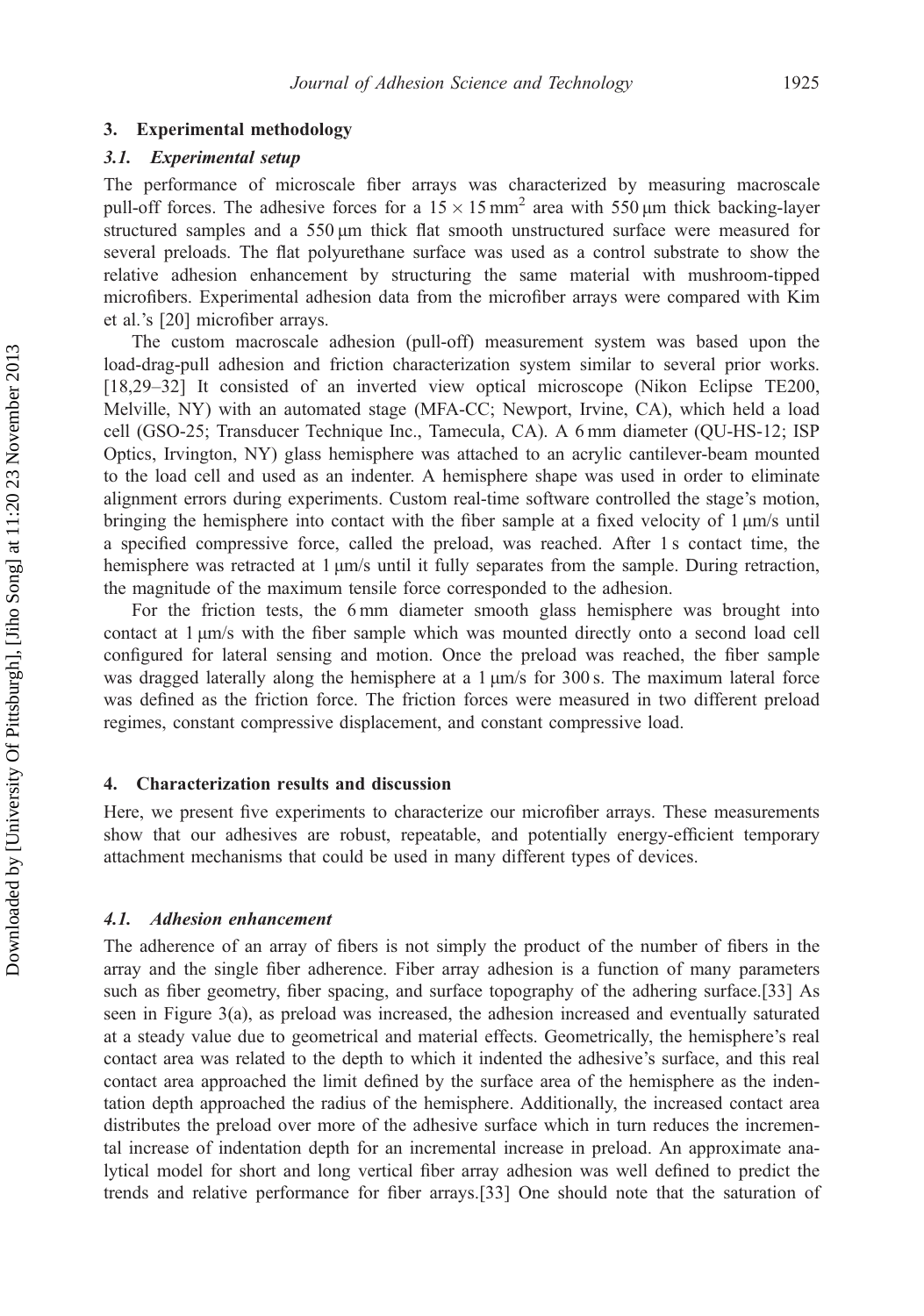

Figure 3. (a) Results of pull-off adhesion of polyurethane elastomer (ST-1087, BJB Enterprise) microfiber arrays at 8 μm/s retraction speed for varying preloads. Each error bar on the graph represents the mean and the standard deviation of measured adhesion on five different areas of the microfiber arrays at the given preload. For adhesion characterization, we maintained the same thickness  $(550 \,\mu m)$ and pull-off speed to compare the adhesion. (b) Adhesion strength experiment results as a function of retraction speed. Each error bar represents the mean and standard deviation of measured adhesion for three different areas of the fiber arrays at given preloads.

fiber arrays adhesion was not only caused by the geometry, but it may also be caused by the backing layer thickness on single-level microfiber structures.[28,34] These effects together resulted in a saturation of the contact surface area of the hemisphere-adhesive interface and hence a saturation of the adhesion force. Moreover, from Figure 3(a), the adhesion of the flat control sample was higher than that of all the fiber samples. This was likely due to the bulk and surface viscoelastic response of the material. Since Johnson-Kendall-Roberts theory predicted that the adhesion of the flat sample should not change with preload, it is clear from Figure 3(a) that there are significant bulk and surface viscoelastic effects [35] which increase the adhesion of the flat control sample, particularly for high preloads. The compliant microfiber array samples had three to nine times higher adhesion than the stiff, unstructured flat surface. The microfiber array samples were observed to stretch up to 260% of their initial length before detachment, while the backing layer thickness remained undeformed, as shown in Figure 4(a)– (b). Since higher preloading generated a larger contact area and a larger difference in indentation depth between the edge and the center regions of the contact area, the experiments under higher preloads provided insight into the adhesion performance against a rough surface.[36]

#### 4.2. Effect of retraction speed on adhesion

To investigate the effect of viscoelasticity on adhesion, a series of tests that varied the retraction speeds were conducted on arrays of ST-1087 microfibers. The results in Figure 3(b) showed that increased retraction speeds can lead to increased adhesion strength but at the same time, more fiber collapse was observed at 10 μm/s, resulting in reduced repeatability of adhesion performance. The saturated adhesion was observed to increase with increased retraction speeds, portraying typical behavior of viscoelastic materials.[35,37] At the highest retraction speed, adhesion increased by up to 220% for equivalent preloads (Figure 3(b)).

#### 4.3. Effect of backing layer thickness on adhesion

According to the theoretical model in previous studies, a thin backing layer promotes adhesion by allowing each individual fiber in contact to bear the same amount of load and satisfy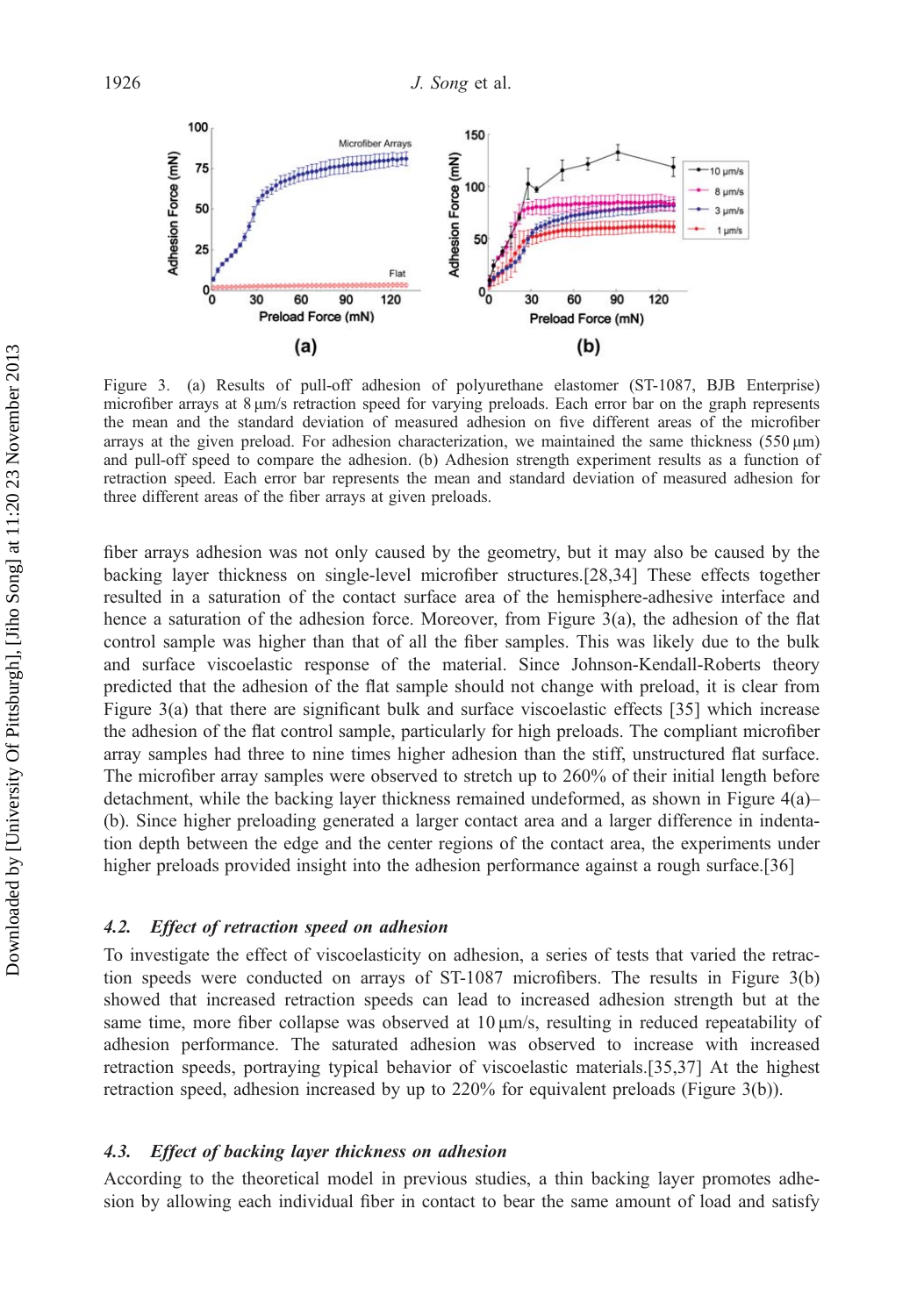

Figure 4. Two video snapshots of microfibers contacting a 6 mm diameter glass hemisphere: (a) During pulling and (b) After detachment.

what is called the Equal Load Sharing (ELS) condition.[28,34] This was proposed by Hui [34] explaining that the difference in which very thin backing layers promote ELS, maximizing adhesion. A more compliant polymer, with a Young's modulus of 2.9 MPa (ST-1060, BJB), was used to characterize the effect of the backing layer thickness. The adhesion measurement system was modified to characterize the pull-off force of microfiber array samples with different backing layer thicknesses. The setup was similar to the aforementioned experimental system but in this case, a 1 mm flat Si circular disk was used as a flat-punch indenter in addition to a 6 mm glass hemisphere. Direct comparison of the different backing layer thickness adhesion between the glass hemisphere and flat Si disk was performed only up to a maximum preload of 20 mN in order to prevent lateral collapse of the fibers.



Figure 5. The effect of backing layer thickness on the adhesion of polyurethane (ST-1060, BJB Enterprise) microfiber arrays on a glass hemisphere with 6 mm diameter and a silicon disk with 0.50 mm radius (error bars represent five data points for each backing thickness tested at different fiber array locations. The thin backing layer was 22 μm and the thick backing layer was 385 μm).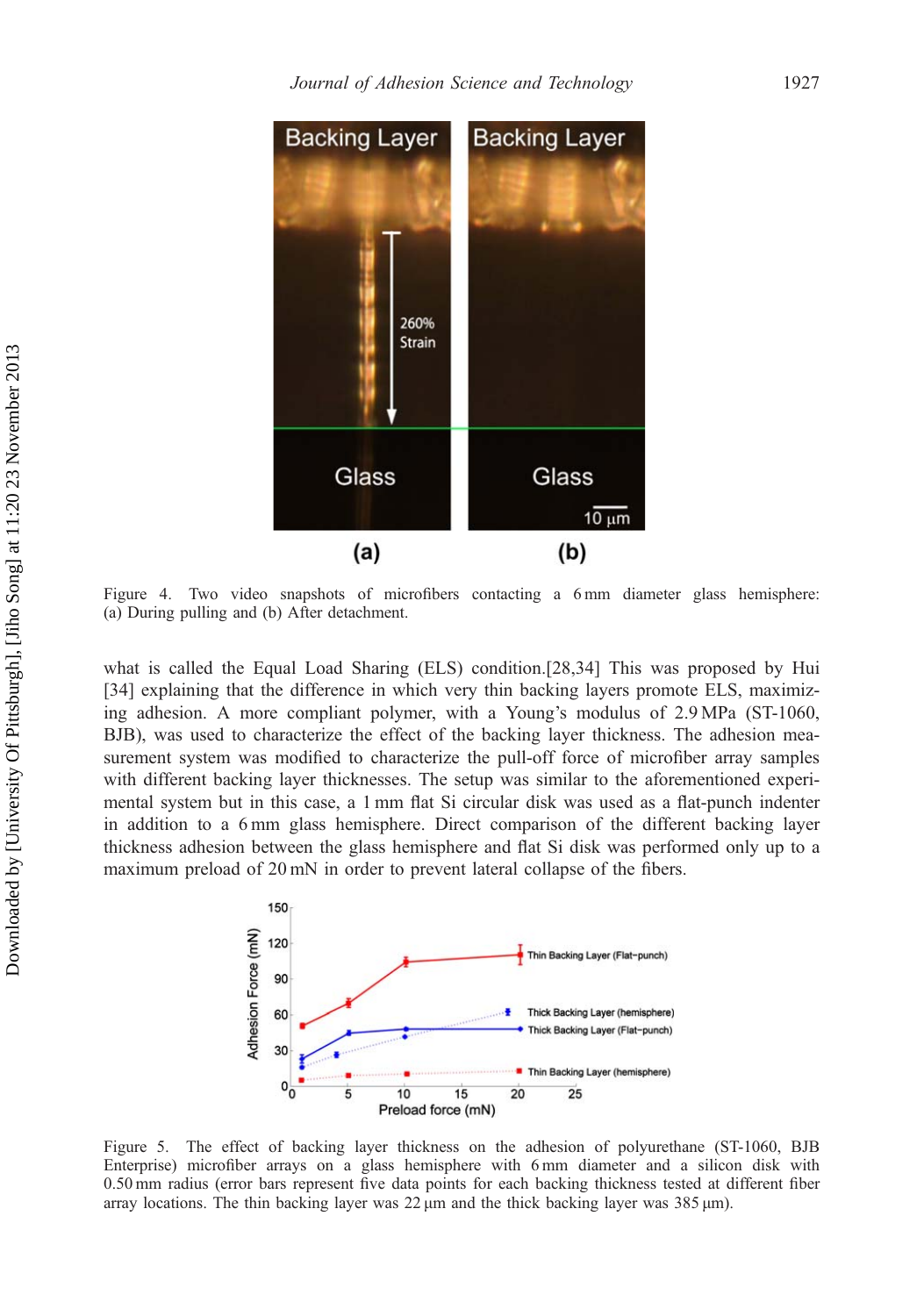The results observed in Figure 5 confirmed previous observations regarding the effect of the backing layer on the adhesion force in the case of flat-punch experiments. In the case of a flat Si disk experiment, a thinner backing layer promoted equal sharing of the load by the fibers and each fiber experiences the same vertical tension.[28,34,38,39] When the backing layer was thicker, the deformation of the fiber-backing layer system was dominated by the backing layer, resulting in stress concentration at the edge of the contact and reduced adhesive force.

However, the results in Figure 5 show the opposite relation between backing layer and adhesion when the indenter was a hemisphere instead of a flat-punch. Resultant adhesion of the polyurethane microfiber arrays on a 385 μm thick backing layer was up to three times greater than fiber arrays on a 22 μm thick backing layer when indented with a hemisphere. The hemisphere-indentation experiments revealed the positive relationship between thicker backing layer and increased adhesion, because the thicker backing layer was more compliant and results in more contact between the indenter and adhesive fiber array. This was in contrast to the case of the flat-punch indenter where the increased compliance of the backing layer did not result in increased contact, but instead lead to unequal load sharing between the fibers at the edge of contact and those in the center.

#### 4.4. Repeatability of adhesion

The tests of repeatability were conducted to investigate how the adhesive performance degraded. According to the adhesion vs. preload experiments, microfiber arrays molded with a high elastic modulus material (ST-1087) exhibited more stability at preloads over 100 mN and so this stiffer polymer was used in lifetime testing. Repeatable adhesion tests were performed by loading the same area of the sample over 1000 cycles, with four different preloads, and approach and retraction speeds of  $1 \mu m/s$ . Figure 6(a) illustrates the change in adhesion over many cycles, with the first cycle exhibiting the highest adhesion and subsequent runs lowering that values lightly. The overall trend of the data in Figure 6(a) suggests that a good adhesion level was maintained more consistently at low preloads and a relatively low speed of retraction as shown in Figure 3(b), while higher preloading caused more significant adhesion degradation, due to fiber collapse. Also, a thick backing layer was used to prevent lateral fiber collapsing. After running multiple adhesion tests in the same area of the fiber array to measure adhesion, the region where indentation occurred turned dark, as illustrated in Figure  $6(b)$ – $(c)$ .



Figure 6. (a) Results of repeatability of adhesion testing for 1000 cycles with mushroom-tip microfibers for 10 mN increments of preloads. Optical microscope's top view images of (b) before and (c) after repeatability adhesion testing for 1000 cycles at a preload of 50 mN.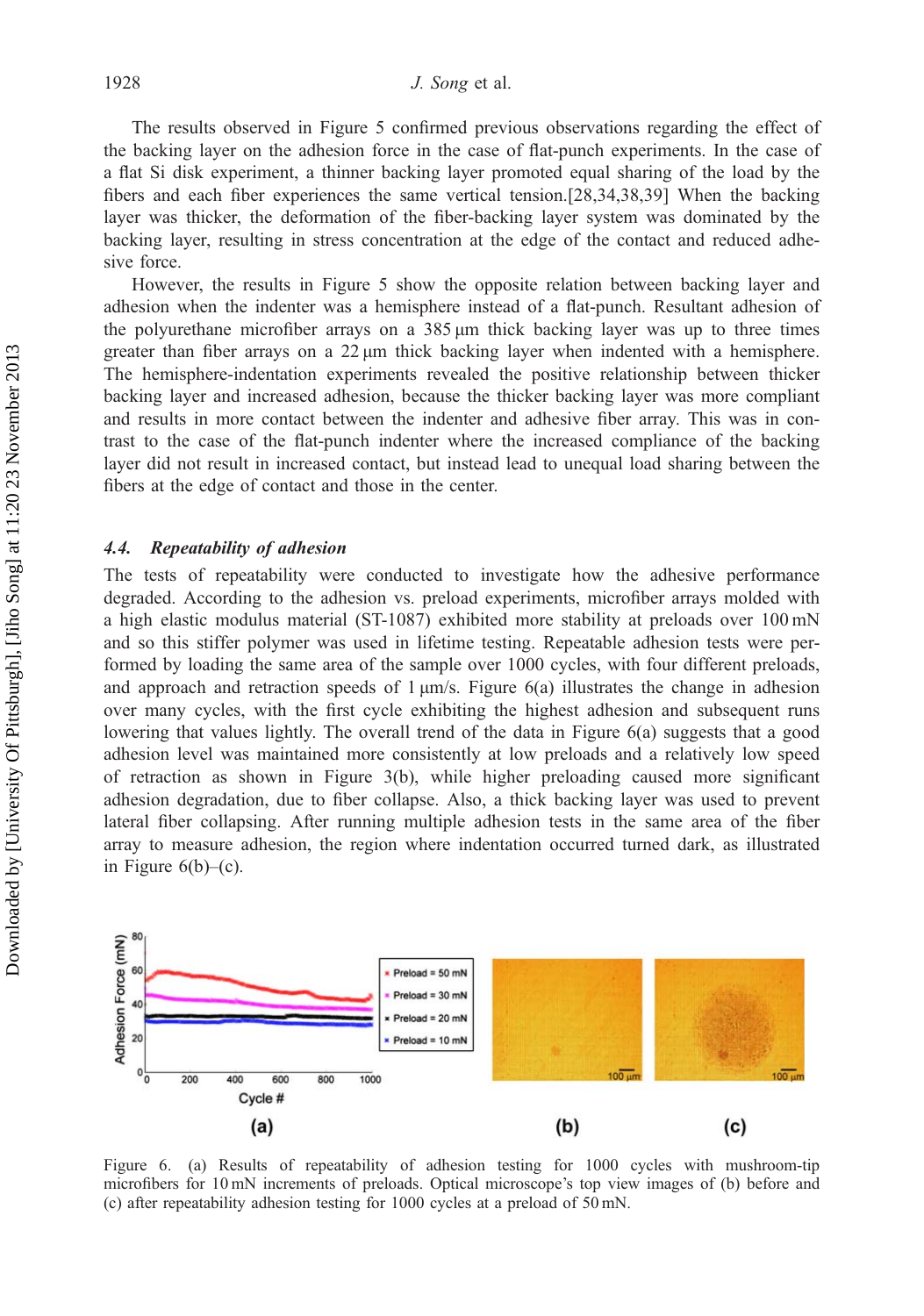Kim et al's studies suggested a rapid decline in performance over time as a result of fluorinated polymer surface.[20,26,40] Moreover, in previous work, surface fluorination caused fiber tips to be initially more adhesive and increased the surface energy of the fibers.[20] However, it was observed that adhesion degraded dramatically over consecutive tests and eventually saturated at 20% of the initial adhesion measured value.

Our manufacturing process eliminated fluorination effects and experiments performed on the same microfibers sample of  $15 \times 15$  mm<sup>2</sup> area over the course of three weeks showed no significant degradation in adhesion. Eliminating fluorination effects resulted in adhesives maintaining over 80% of their original adhesion through a thousand cycles. Figure 6(a) illustrates the consistency of adhesion for preloads of 10 and 20 mN. Higher preloads showed more degradation in adhesion in the earlier cycles, which indicated there was a limit to the physical properties of the material. Possible reasons for adhesion degradation in our results include: lateral fiber collapse (contacting and adhering to neighboring fibers or onto the backing layer), contamination, and changing of the material properties of the polymer over time or due to stress. Once the fiber tips were not oriented toward the contacting surface, fibers were unlikely to provide much adhesion due to the reduced contact area. Microfibers were also observed to change color over multiple loading cycles, as shown in Figure  $6(b)$ –(c). Since the polyurethane used to fabricate the fiber samples has viscoelastic properties, it is likely that these properties, as well as stiffness, change after repeated cycling. We could also observe that after initial detachment occurred, the fibers appeared to soften significantly over the first few cycles and continued to soften for the additional cycles.

#### 4.5. Effects of loading conditions on friction of polymer microfiber arrays

Macroscale frictional characterization of the fabricated ST-1087 fiber arrays was performed using two different boundary conditions during shearing: constant compressive and constant



Figure 7. (a) Resulting friction forces for experiments where constant compressive displacement or force is applied to fiber arrays or flat surfaces by a sliding glass hemisphere. Error bars represent the standard deviation for the five trials at each data point. (b) The sidewall contacts of the fibers seen under optical microscope.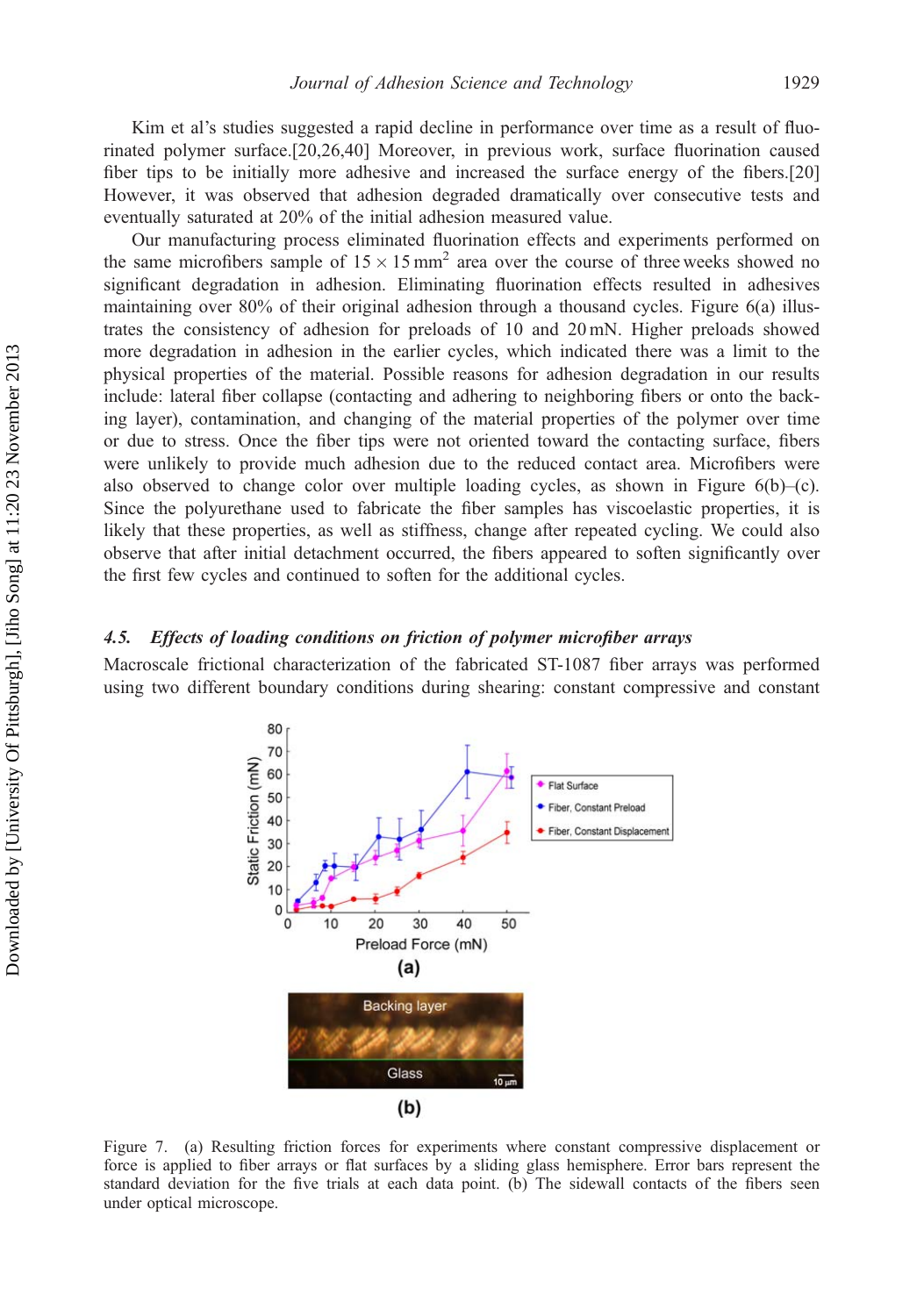compressive displacement. We ensured constant preload force by implementing a proportional-integral-derivative-controller on the z-axis actuator using feedback from the load cell. Figure 7(a)–(b) shows the adhesive friction performance of a polyurethane flat surface and a mushroom-shaped fiber array with the same backing [13] layer thickness  $(550 \,\mu m)$ . The static friction was defined as the peak lateral force before slipping occurred. The static friction of the microfiber arrays appeared to increase linearly with the increasing preload force applied by glass hemisphere. The flat adhesive surface exhibited no significant difference in friction between constant preloading and constant displacement boundary conditions during shearing. However, the mushroom-shaped tip array sample with both constant preloading and constant compressive displacement demonstrated adhesive friction. In contrast, the adhesive friction of constant displacement was measured with the load conditions being displacement driven, meaning that the indentation depth is kept constant during the lateral movement. This setting is kept at all preloads for all fiber samples.

The preload values in Figure 7(a) corresponded to the applied compressive load prior to lateral motion. At every preload, the maximum static friction of the fiber array under constant preload was higher than the maximum static friction of the flat surface. The maximum static friction was considerably higher for the constant compressive preload case than for the constant compressive displacement case. This difference in static friction can be attributed to the behavior of the compliant fibers under the different boundary conditions. When a constant compressive displacement was set, the glass hemisphere moved laterally, the fibers were bent, detached, and finally only made contact with the glass hemisphere along the edges of their top surfaces. However, when a constant compressive preload was set, the fibers were bent and detached but the hemisphere was pressed into the array to maintain the compressive load which resulted in greater contact between the indenter and the sides of the fibers and hence greater friction force was produced.

#### 5. Conclusion

In this study, we presented a method of fabricating large arrays of gecko-inspired microfibers with mushroom-shaped tip endings through the DRIE process coupled with soft polymer molding. We improved a previously presented process and demonstrated that our microfiber arrays had a greatly improved repeatability of adhesion, retaining 80% of their attachment strength after 1000 loading cycles. The appearance of darkening in the adhesive sample seemed to indicate that we are approaching the performance limits of the material, but not the limits of adhesion. We also investigated several parameters that can influence the adhesion and friction performance of synthetic gecko-inspired adhesives. Specifically, we found that a thicker backing layer improved adhesion to a hemisphere punch. In contrast, a thicker backing layer reduced adhesion to a flat cylindrical punch. Additionally, we confirmed that faster pull-off increased the measured adhesive force, but at the cost of damaging the microfiber array which is another limitation imposed by the material strength. Finally, we tested a recent numerical model predicting the behavior of fibers when sheared under different boundary conditions: we found that with constant preload, the fibers exerted a stronger static friction force than when the boundary condition was one of constant displacement. What is important to take away from our findings is that we demonstrated a method to create arrays of microscale gecko-inspired fiber adhesives in a way that can be scaled up and replicated. The DRIE is an established microfabrication process, and the soft molding steps we demonstrated are easy to access commercially available mold making rubbers and polyurethanes. There were already limited demonstrations of gecko-inspired adhesives used in medical applications and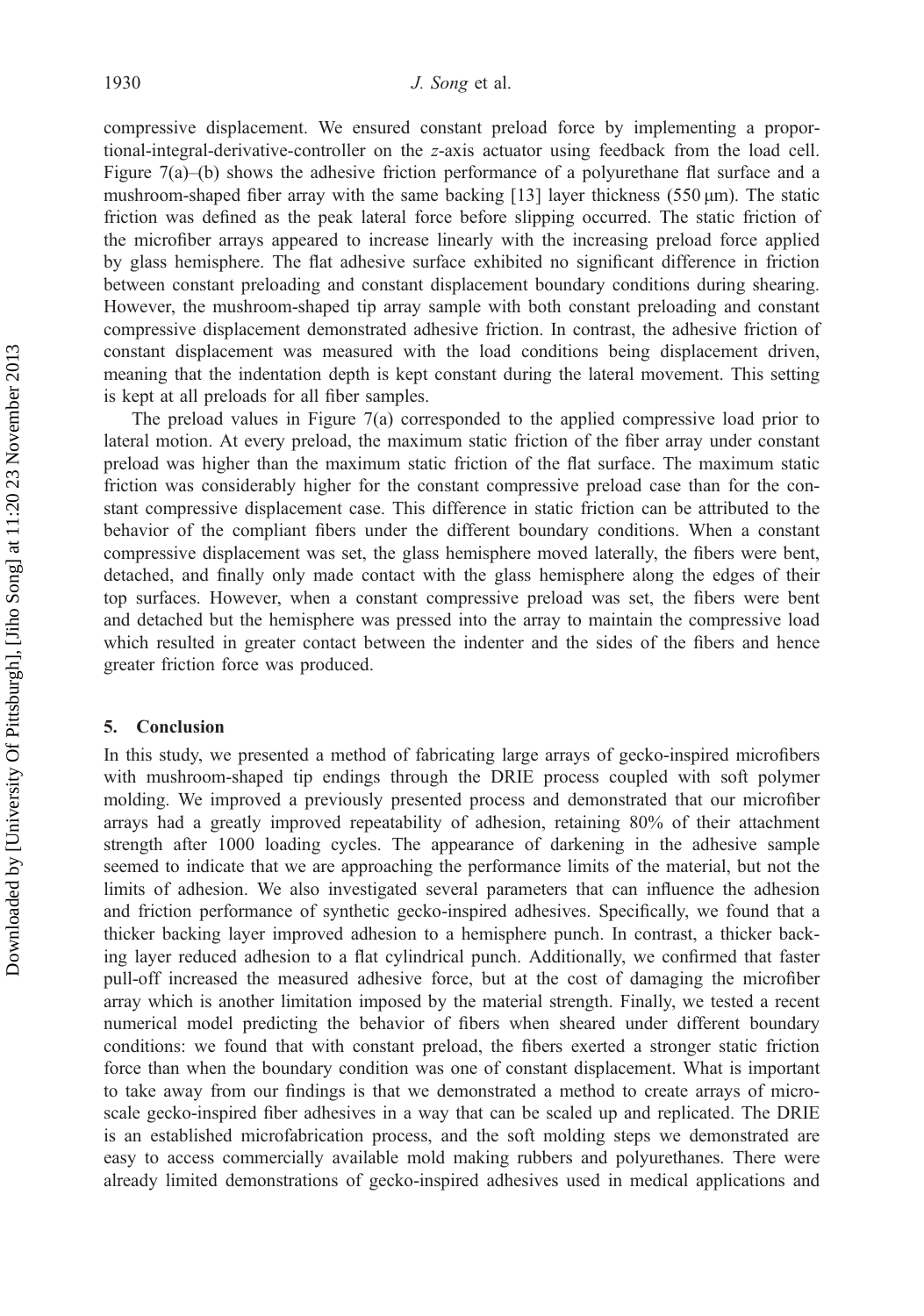robotics, but our focus on making a mass producible gecko tape has the potential to translate the research of this field to real-world commercial products in the future.

#### Acknowledgments

The authors thank S. Arabagi, B. Aksak, and E. Diller and all other NanoRobotics Laboratory members for fruitful discussions. Thanks are extended to J. Suhan for work on the Scanning Electron Microscope imaging. This work was partially funded by National Science Foundation (CMMI-0800408). Y. Mengüç was partially supported by the Claire and John Bertucci Fellowship.

#### References

- [1] Autumn K, Liang Y, Hsieh S, Zesch W, Chan W, Kenny T, Fearing R. Adhesive force of a single gecko foot-hair. Nature. 2000;405:681–685.
- [2] Autumn K, Sitti M, Liang Y, Peattie A, Hansen W, Sponberg S, Kenny T, Fearing R, Israelachvili J. Evidence for van der Waals adhesion in gecko setae. Proc. Nat. Acad. Sci. U.S.A. 2002;99:12252.
- [3] Jeong HE, Suh KY. Nanohairs and nanotubes: efficient structural elements for gecko-inspired artificial dry adhesives. Nano Today. 2009;4:335–346.
- [4] Northen MT, Greiner C, Arzt E, Turner KL. A gecko-inspired reversible adhesive. Adv. Mater. 2008;20:3905–3909.
- [5] Del Campo A, Greiner C, Álvarez I, Arzt E. Patterned surfaces with pillars with controlled 3D tip geometry mimicking bioattachment devices. Adv. Mater. 2007;19:1973–1977.
- [6] Murphy MP, Aksak B, Sitti M. Adhesion and anisotropic friction enhancements of angled heterogeneous micro-fiber arrays with spherical and spatula tips. J. Adhes. Sci. Technol. 2007;21:1281–1296.
- [7] Autumn K. How gecko toes stick: the powerful, fantastic adhesive used by geckos is made of nanoscale hairs that engage tiny forces, inspiring envy among human imitators. American Scientist. 2006;94:124–132.
- [8] Glass P, Sitti M, Appasamy R. A new biomimetic adhesive for therapeutic capsule endoscope applications in the gastrointestinal tract. Gastrointest. Endosc. 2007;65:AB91.
- [9] Glass P, Cheung E, Sitti M. A legged anchoring mechanism for capsule endoscopes using micropatterned adhesives. IEEE Trans. Biomed. Eng. 2008;55:2759–2767.
- [10] Murphy MP, Sitti M. Waalbot: an agile small-scale wall-climbing robot utilizing dry elastomer adhesives. IEEE/ASME Trans. Mechatron. 2007;12:330–338.
- [11] Kim S, Spenko M, Trujillo S, Heyneman B, Santos D, Cutkosky MR. Smooth vertical surface climbing with directional adhesion. IEEE Trans. Rob. 2008;24:65–74.
- [12] Huber G, Mantz H, Spolenak R, Mecke K, Jacobs K, Gorb SN, Arzt E. Evidence for capillarity contributions to gecko adhesion from single spatula nanomechanical measurements. Proc. Nat. Acad. Sci. U.S.A. 2005;102:16293.
- [13] Sun W, Neuzil P, Kustandi TS, Oh S, Samper VD. The nature of the gecko lizard adhesive force. Biophys. J. 2005;89:L14–L17.
- [14] Xia Y, Whitesides GM. Soft lithography. Annu. Rev. Mater. Sci. 1998;28:153–184.
- [15] Sitti M, Fearing RS. Synthetic gecko foot-hair micro/nano-structures as dry adhesives. J. Adhes. Sci. Technol. 2003;17:1055–1074.
- [16] Geim A, Grigorieva SVDIV, Novoselov K, Zhukov A, Shapoval SY. Microfabricated adhesive mimicking gecko foot-hair. Nat. Mater. 2003;2:461–463.
- [17] Zhao Y, Tong T, Delzeit L, Kashani A, Meyyappan M, Majumdar A. Interfacial energy and strength of multiwalled-carbon-nanotube-based dry adhesive. J. Vac. Sci. Technol., B: Microelectron. Nanomet. Struct. 2006;24:331–335.
- [18] Aksak B, Sitti M, Cassell A, Li J, Meyyappan M, Callen P. Friction of partially embedded vertically aligned carbon nanofibers inside elastomers. Appl. Phys. Lett. 2007;91:061906.
- [19] Bogdanov A, Peredkov S. Use of SU-8 photoresist for very high aspect ratio x-ray lithography. Microelectron. Eng. 2000;53:493–496.
- [20] Kim S, Sitti M. Biologically inspired polymer microfibers with spatulate tips as repeatable fibrillar adhesives. Appl. Phys. Lett. 2006;89:261911.
- [21] Li J, Zhang Q, Liu A, Goh W, Ahn J. Technique for preventing stiction and notching effect on silicon-on-insulator microstructure. J. Vac. Sci. Technol., B: Microelectron. Nanomet. Struct. 2003;21:2530.